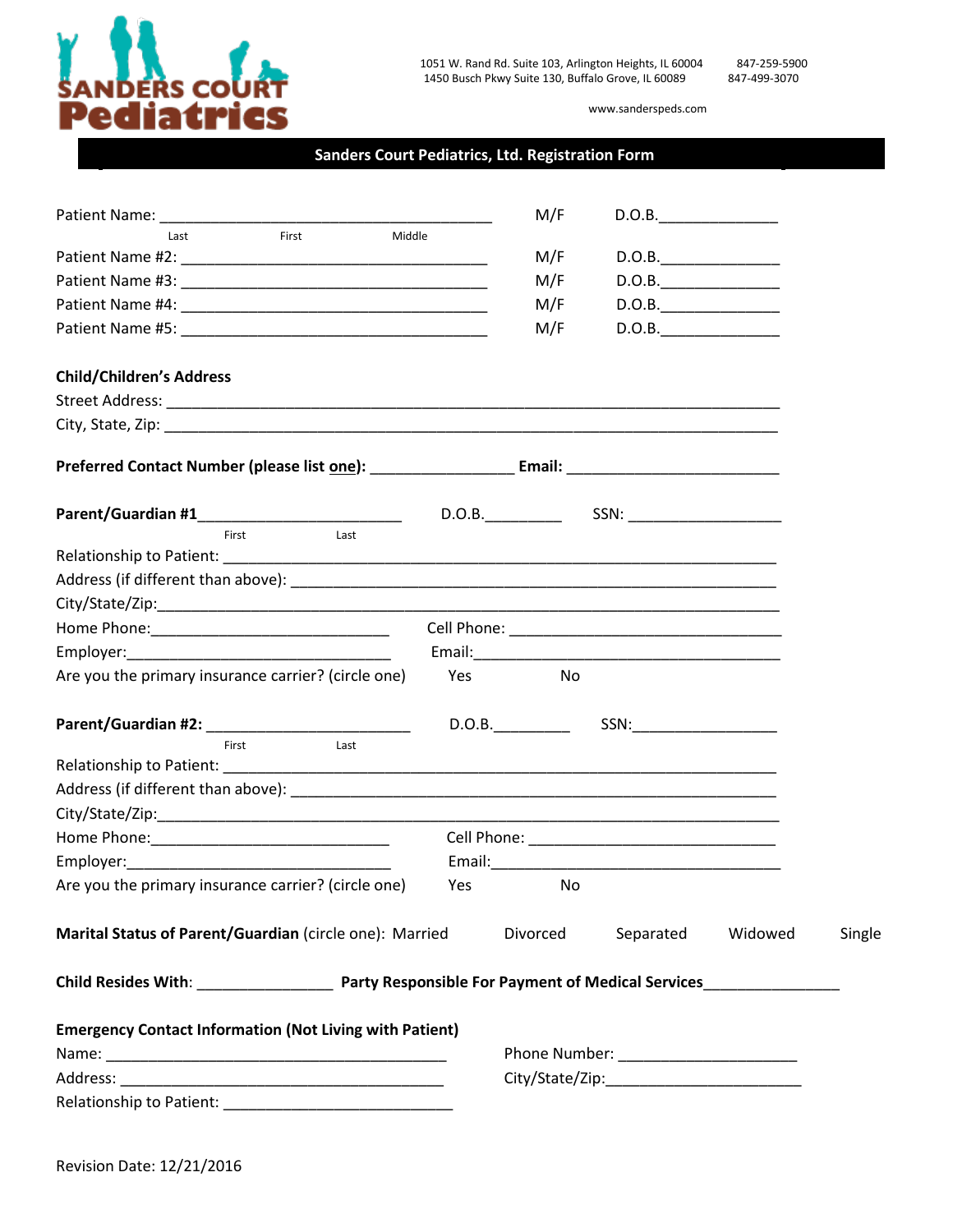

## **Authorization to Treat**

We understand there may be times when neither parent/guardian is available to bring their child to our office. Your signature below allows us to provide care for your child in your absence. Otherwise we will need your written permission prior to caring for your child each time you are unavailable to be present.

I authorize the doctors of Sanders Court Pediatrics, Ltd. to provide medical care and treatment for my child in my absence, including but not limited to routine examinations, immunizations, and lab tests.

| <b>Signature of Parent/Guardian</b> | Date |
|-------------------------------------|------|
|                                     |      |

## **Appointment Policy**

Sanders Court Pediatrics provides two appointment reminders through our patient portal and a confirmation phone call 24-48 hours prior to your appointment. Cancelling your appointment in a timely manner allows other patients the opportunity to be seen, which helps us better accommodate both sick and well children.

We ask that you give our office at least 24 hours' notice prior to your appointment time if you are unable to keep your appointment. For sick appointments booked same day, we ask that you please cancel within two (2) hours of your scheduled appointment time.

*Any missed appointment will result in a \$50.00 fee charged to your account.* This will be due at the time of your next visit, prior to being seen. This is not submitted to or covered by your insurance company. We understand that emergencies can occur-please let us know if you are unable to keep an appointment due to emergency circumstances.

We make an effort to keep our patients and doctors on time. *If a patient is 15 or more minutes past their scheduled appointment time, we may have to reschedule the appointment.*

Thank you for understanding and acknowledging this policy.

| <b>Signature of Parent/Guardian</b> | <b>Date</b> |
|-------------------------------------|-------------|
|                                     |             |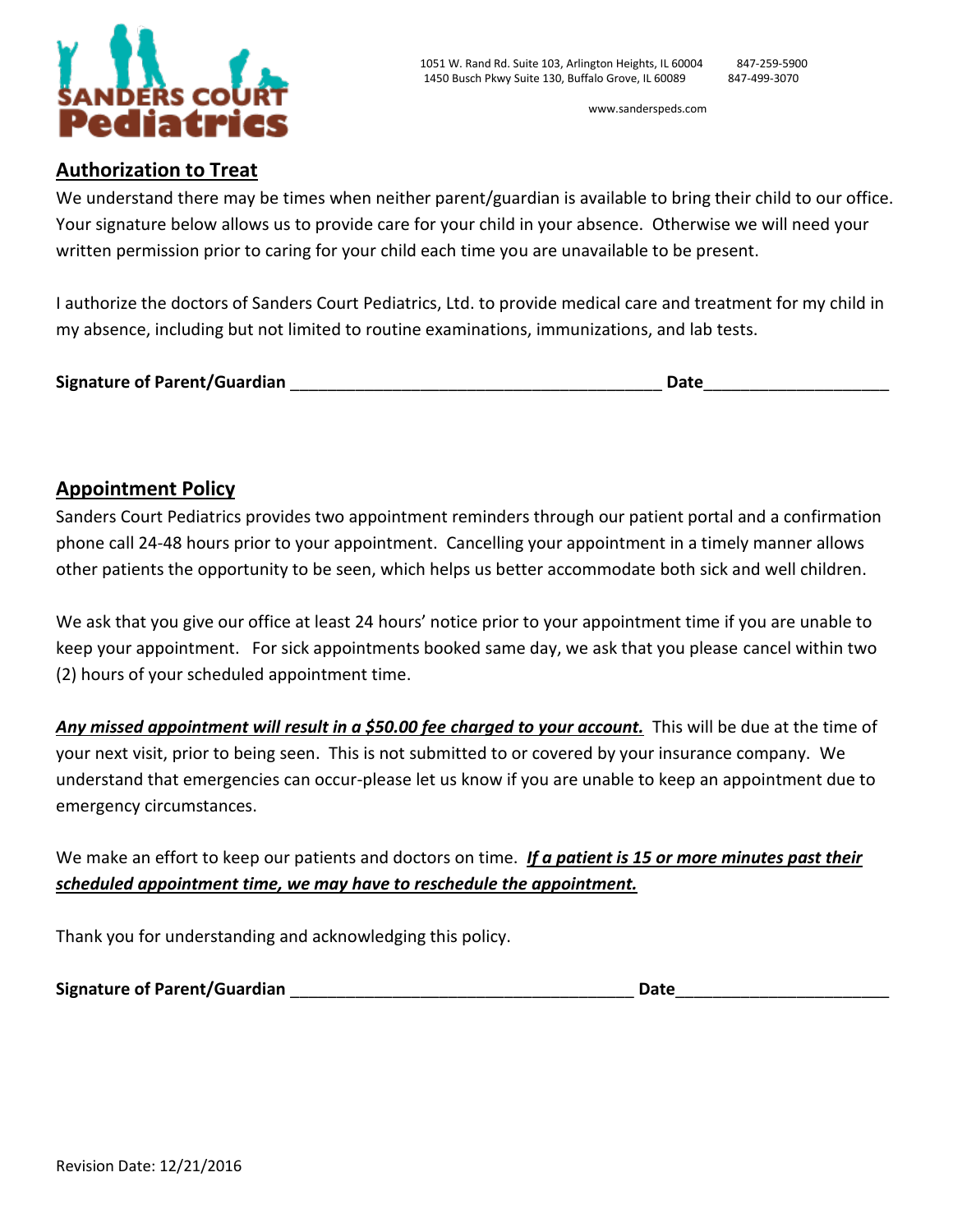

www.sanderspeds.com

#### **Financial Arrangements and Insurance**

Sanders Court Pediatrics, Ltd. strives to provide the highest quality medical care to all of our patients, and we are dedicated to providing a caring, trusting atmosphere between our patients and physicians.

Please bring and be prepared to show your insurance card to each and every visit. If you are unable to provide a current insurance card or do not have health insurance, you will be expected to pay for your visit in full at the time of your appointment.

If you have health insurance, Sanders Court Pediatrics, Ltd. will submit claims directly to your insurance company. Not all services are a covered benefit in all insurance contracts, and it is your responsibility to be aware of your insurance benefits. While filing insurance claims is a courtesy we offer our patients, all charges are ultimately your responsibility.

Co-payments are due at the time services are rendered, even if your child is sick. We accept cash, check, and all major credit cards. Your copay is an agreement with your insurance plan.

We realize that there may be temporary financial problems that may affect payment of your account balance. If such problems do arise, we ask you to contact us for assistance in the management of your account. We offer payment plans if necessary.

By signing below, I understand and agree to all of the above statements regarding financial arrangements and insurance. I authorize payment of medical benefits directly to Sanders Court Pediatrics, Ltd.

| <b>Signature of Parent/Guardian</b> | Date |
|-------------------------------------|------|
|                                     |      |